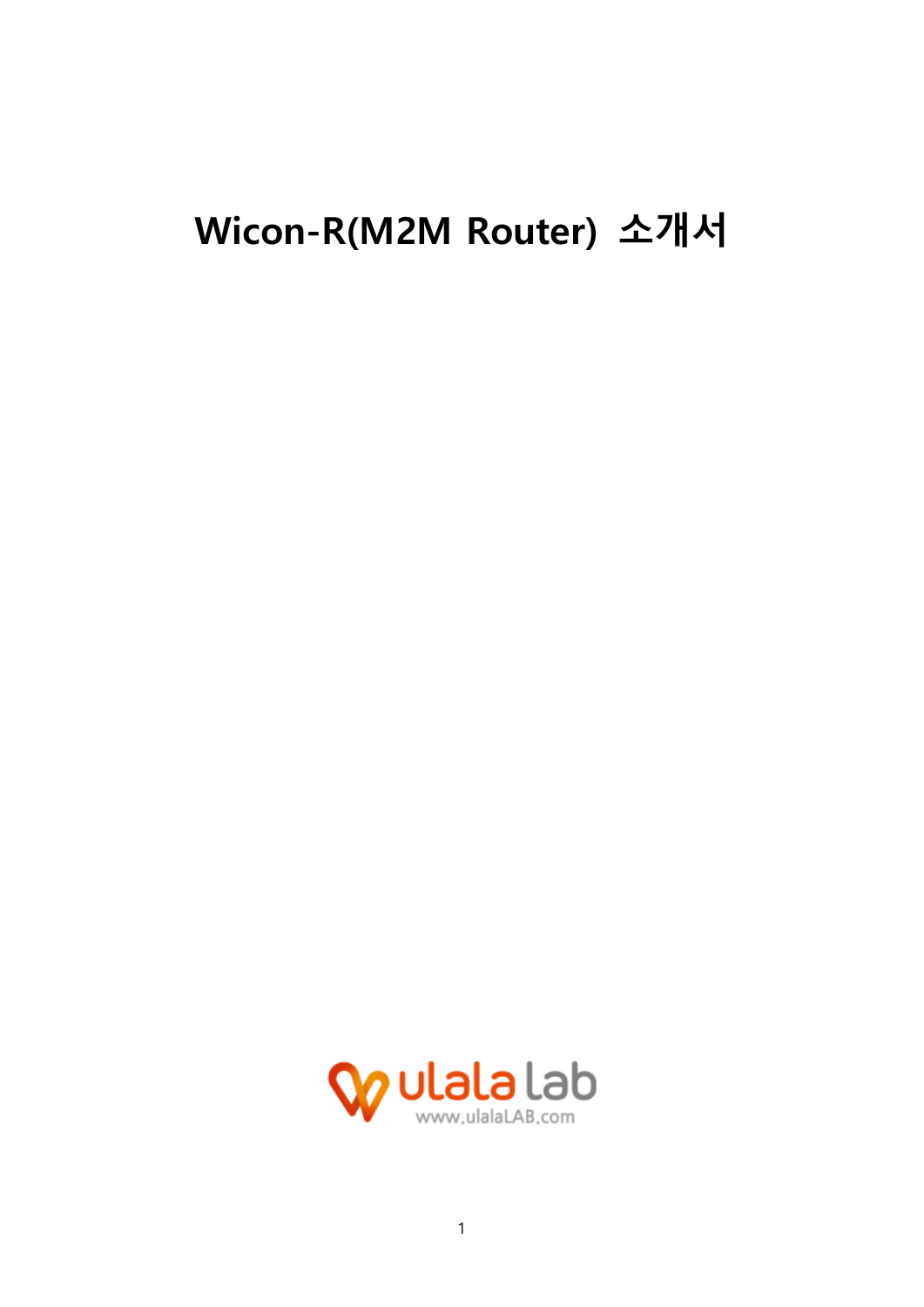# 목차

<span id="page-1-0"></span>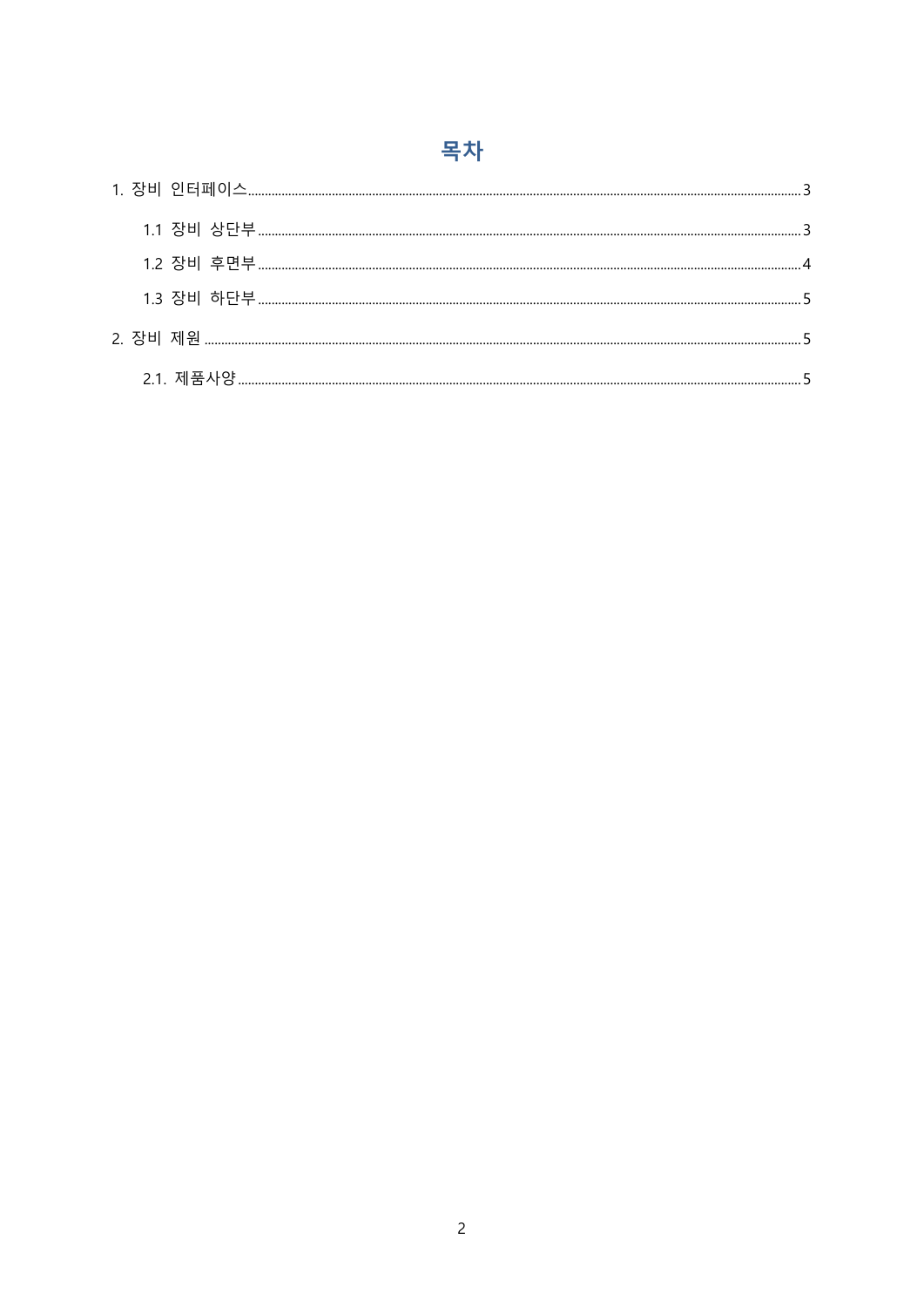### 1. 장비 인터페이스

#### <span id="page-2-0"></span>1.1 장비 상단부



| 번호                | 항목          | 설명                                              |
|-------------------|-------------|-------------------------------------------------|
| $\textcircled{1}$ | <b>PWR</b>  | 전원 LED                                          |
|                   |             | 전원 입력 시 On                                      |
| (2)               | LTE.        | LTE 접속 상태 LED                                   |
|                   |             | LTE/3G 모듈이 정상 동작하여 Connect 상태에 On               |
|                   |             | LTE 통신 : 빠르게 점멸(0.25 초 내외)<br>$\qquad \qquad -$ |
| (3)               | <b>WIFI</b> | WIFI 접속 상태 LED                                  |
|                   |             | 무선랜이 정상 동작할 때, 수시로 점멸                           |
| $\circled{4}$     | <b>WAN</b>  | 유선 WAN 접속 상태 LED                                |
|                   |             | WAN 네트워크 접속 시 빠르게 점멸(0.25 초 내외)                 |
|                   |             | LAN 동작 시 느리게 점멸(0.5 초 내외)                       |
| (5)               | LAN         | 유선 LAN 접속 상태 LED                                |
|                   |             | LAN 인터페이스 접속 시 느리게 점멸(0.5 초 내외)                 |
|                   |             |                                                 |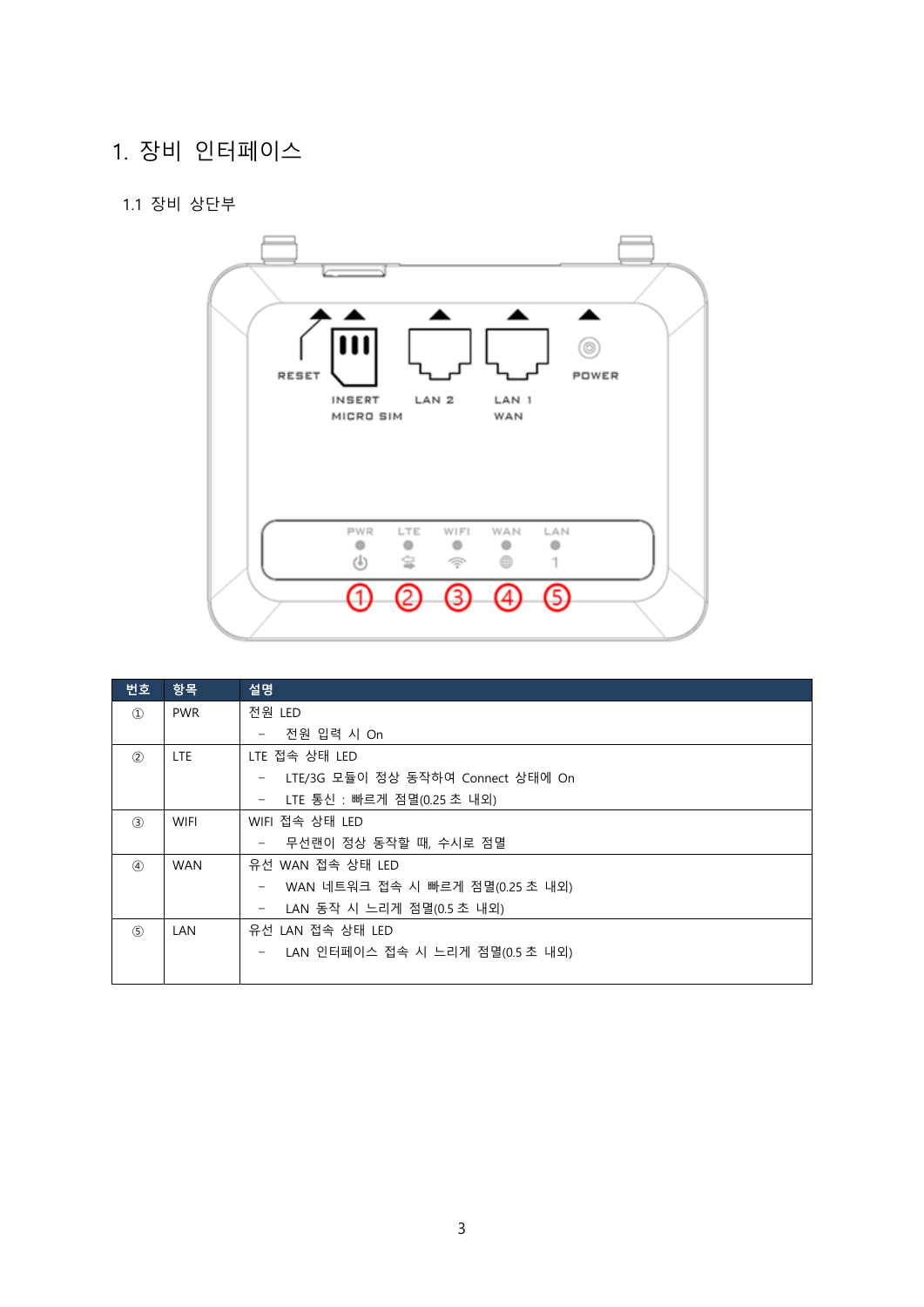#### <span id="page-3-0"></span>1.2 장비 후면부



| 번호                          | 항목               | 설명                                                        |
|-----------------------------|------------------|-----------------------------------------------------------|
| $\circled{1}$               | ANT <sub>1</sub> | LTE Main Antenna                                          |
| (2)                         | <b>DC</b>        | 장비 전원 입력부                                                 |
|                             |                  | DC $5 - 12V / 10W$<br>$\overline{\phantom{m}}$            |
| $\circled{3}$               | WAN/LAN1         | 유선 WAN 및 LAN 접속 인터페이스                                     |
|                             |                  | LTE/WCDMA 가 아닌 유선으로 인터넷에 접속 할 때 사용                        |
|                             |                  | WAN 혹은 라우터 설정용 PC 연결 외에는 사용 금지                            |
| $\left( \widehat{4}\right)$ | LAN <sub>2</sub> | LAN 접속 인터페이스                                              |
|                             |                  | 압축기(PLC)의 Ethernet Unit 과 연결<br>-                         |
|                             |                  | MODBUS TCP 기능을 사용하기 위한 인터페이스<br>$\overline{\phantom{m}}$  |
| (5)                         | <b>SIM</b>       | USIM 소켓                                                   |
|                             |                  | Micro USIM 전용                                             |
|                             |                  | KT USIM 전용<br>$\overline{\phantom{m}}$                    |
|                             |                  | USIM 분리 시, 라우터의 통신 동작이 중지 됨<br>$\overline{\phantom{m}}$   |
| $6$                         | <b>UART</b>      | RS-232 통신 커넥터                                             |
|                             |                  | 라우터 디버깅 전용 인터페이스<br>$\overline{\phantom{m}}$              |
| (7)                         | <b>RESET</b>     | 리셋 스위치                                                    |
|                             |                  | 공장초기화 용 리셋 스위치<br>$\qquad \qquad -$                       |
|                             |                  | 15 초 이상 누름 상태 유지 시 공장초기화 진행<br>$\overline{\phantom{m}}$   |
|                             |                  | 공장초기화 진행 시, 정면부의 모든 LED 가 On.<br>$\overline{\phantom{a}}$ |
| (8)                         | ANT <sub>2</sub> | LTE Sub Antenna                                           |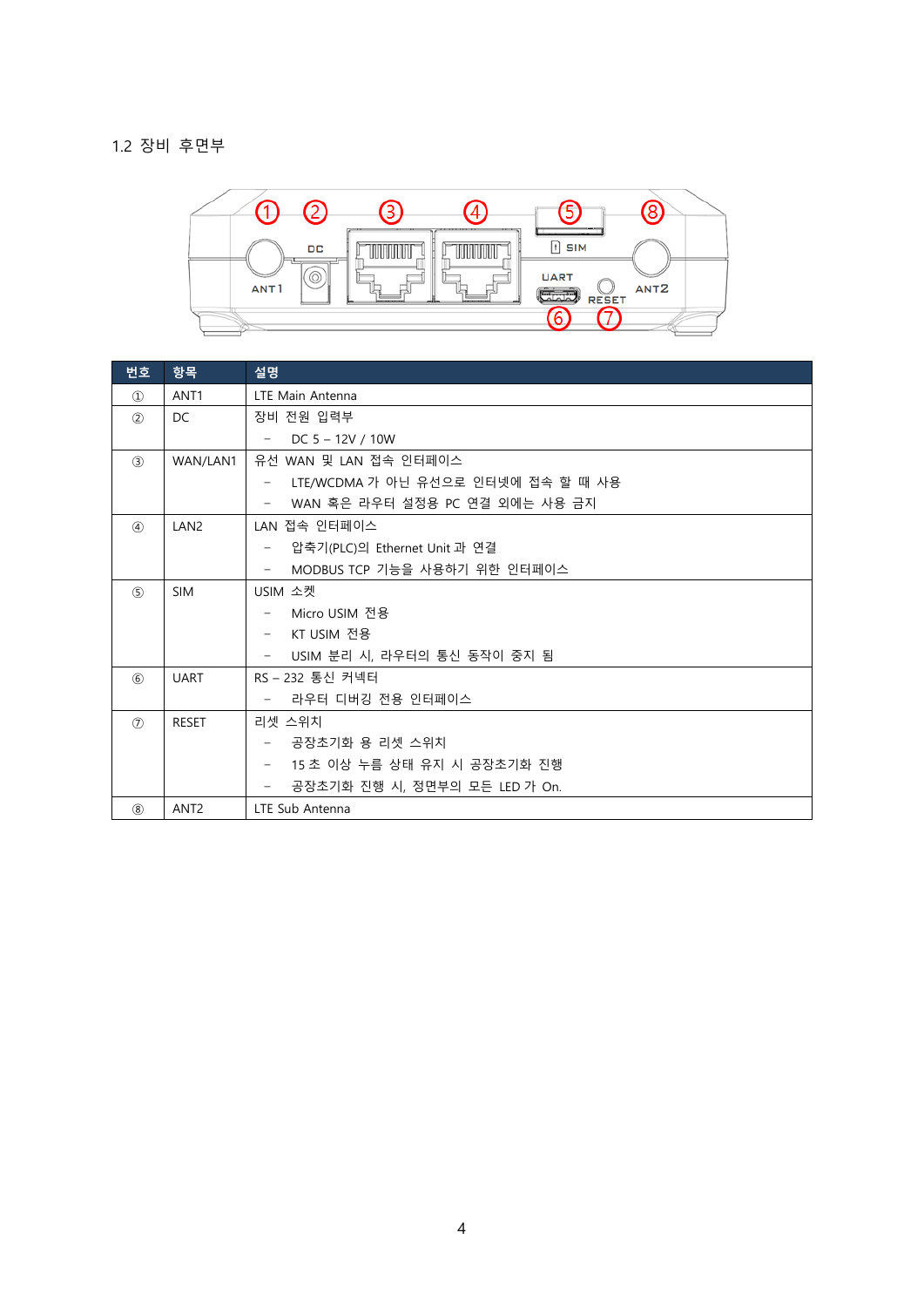<span id="page-4-0"></span>1.3 장비 하단부



| ست و د | יי                        | 서면<br>실병                                                |
|--------|---------------------------|---------------------------------------------------------|
| ¢      | <br>Wall<br>Hall<br>Mount | 홀<br>$\overline{\phantom{0}}$<br>마운<br>_<br>$\sim$<br>ີ |

## <span id="page-4-1"></span>2. 장비 제원

#### <span id="page-4-2"></span>2.1. 제품사양

| <b>System</b>                |                                                                                                                                                    |
|------------------------------|----------------------------------------------------------------------------------------------------------------------------------------------------|
| <b>OS</b>                    | Linux $2.6.x$                                                                                                                                      |
| Processor                    | 533MHz                                                                                                                                             |
| <b>RAM</b>                   | 64MB                                                                                                                                               |
| <b>Flash</b>                 | 16MB                                                                                                                                               |
| Power                        |                                                                                                                                                    |
| <b>Input Power</b>           | System Input: DC 5~12V /1.5A                                                                                                                       |
| Power consumption            | Max 10 Watt                                                                                                                                        |
| Interface                    |                                                                                                                                                    |
| Data I/F                     | • LTE I/F (Outer Antenna 2ea)<br>• Wireless 802.11n I/F (Internal Antenna 2ea)<br>• Wired Ethernet I/F (10/100 TX WAN 1Port + 10/100 TX LAN 1Port) |
| <b>Operation Environment</b> |                                                                                                                                                    |
| <b>Operation Temperature</b> | $-20 \sim 60^{\circ}C$                                                                                                                             |
| <b>Storage Temperature</b>   | $-40 \sim 60^{\circ}$ C                                                                                                                            |
| <b>Operation Humidity</b>    | $30 \sim 95$ % relative humidity, non-condensing                                                                                                   |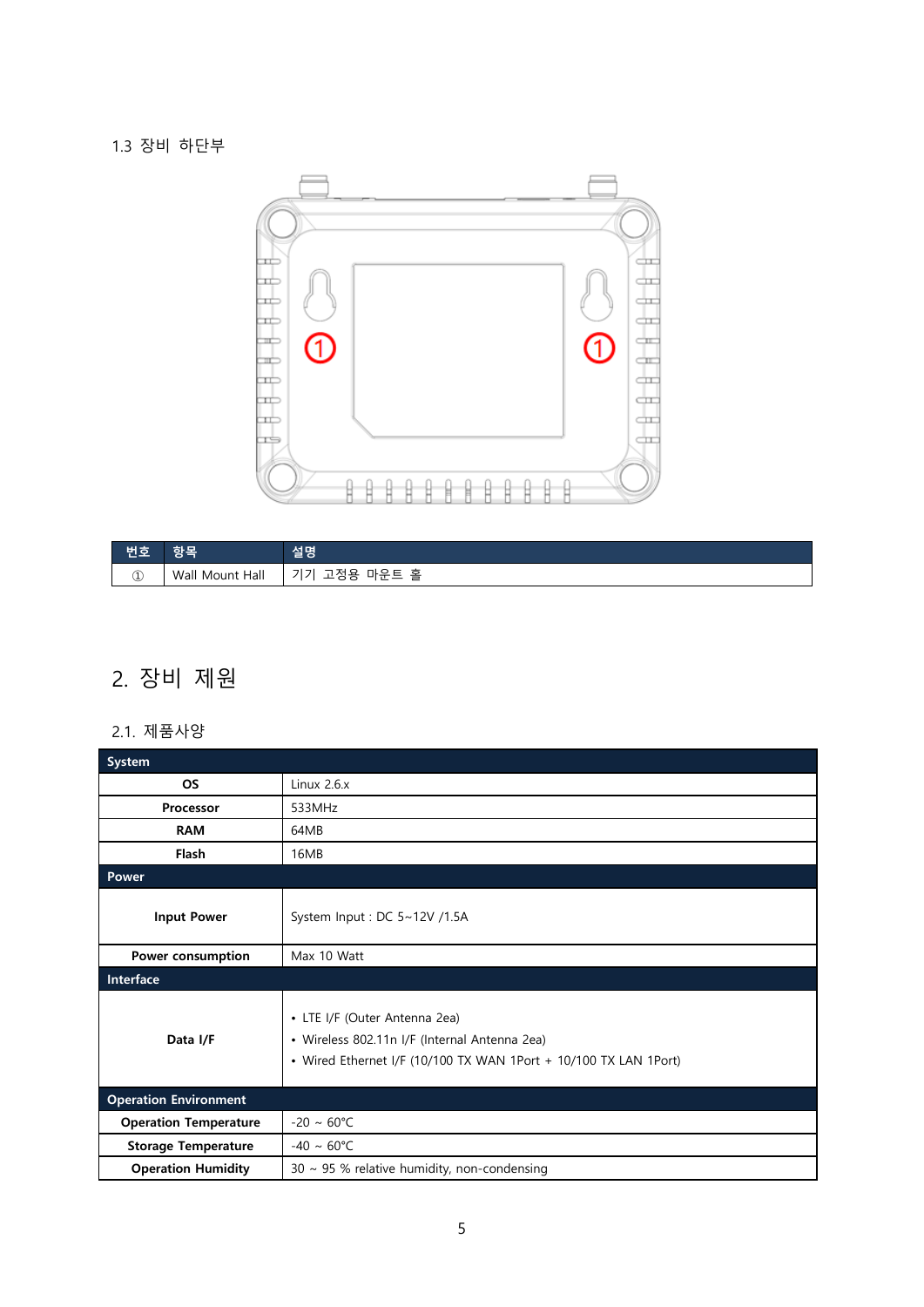| <b>Wireless Standard</b> |                                |                                                                         |
|--------------------------|--------------------------------|-------------------------------------------------------------------------|
|                          |                                | B3 LTE1800 (TX 1710MHz-1785MHz                                          |
|                          | 주파수 범위                         | / RX 1805MHz-1880MHz)                                                   |
|                          |                                | B8 LTE900 (TX 880MHz-915MHz                                             |
|                          |                                | / RX 925MHz-960MHz)                                                     |
|                          | Data Rate (max)                | DL: 150Mbps, UL: 50Mbps (CAT4, BW20MHz)                                 |
| <b>LTE</b>               | TX/RX Frequency Interval       | B3: 95MHz / B8: 45MHz                                                   |
|                          | Max Output Power               | 23dBm $(\pm 2.7)$ , Class III                                           |
|                          | Min Controlled Output Power    | Below -39dBm/10MHz                                                      |
|                          | Receive Sensitivity            | 10M SIMO: Below -96.3dBm @ 10MHz                                        |
|                          |                                | 10M SISO: Below -93.3dBm @ 10MHz                                        |
|                          |                                | 5M SIMO: Below -99.3dBm @ 5MHz                                          |
|                          | 주파수 범위                         | B1 WCDMA2100 (TX 1920MHz-1980MHz                                        |
|                          |                                | / RX 2110MHz-2170MHz)                                                   |
|                          | Data Rate (max)                | DL: 384kbps, UL: 384kbps                                                |
|                          | 최대 출력                          | +23dBm /3.84MHz, +1/-3dB                                                |
|                          | 주파수 오차                         | Within $+/-0.1$ PPM                                                     |
|                          | Open Loop Power Control        | Normal conditions : within $±9$ dB.                                     |
|                          |                                | Extreme conditions : within ±12 dB                                      |
|                          | 최소 출력                          | < -50 dBm /3.84 MHz                                                     |
|                          | 점유 대역폭                         | < 5 MHz at 3.84 Mcps (99% of power)                                     |
|                          | Adjacent Channel Leakage       | > 33 dB @ ±5 MHz,                                                       |
|                          | Power Ratio                    | > 43 dB @ ±10 MHz                                                       |
|                          | Spurious Emission              | < -36 dBm / 1 kHz RW @ 9 kHz ≤ f < 150 kHz                              |
|                          | $ f-fc  > 12.5$ MHz            | < -36 dBm / 10 kHz RW @ 150 KHz ≤ f < 30 MHz                            |
|                          |                                | < -36 dBm / 100 kHz RW @ 30 MHz ≤ f < 1 GHz                             |
|                          |                                | < -30 dBm / 1 MHz RW @ 1 GHz ≤ f < 12.75 GHz                            |
|                          |                                | < -41 dBm / 300 kHz RW @ 1893.5 MHz < f < 1919.6                        |
| <b>WCDMA</b>             |                                | <b>MHz</b>                                                              |
|                          |                                | < -67 dBm / 100 kHz RW @ 925 MHz ≤ f ≤ 935 MHz                          |
|                          |                                | < -79 dBm / 100 kHz RW @ 935 MHz < f ≤ 960 GHz                          |
|                          |                                | < -71 dBm / 100 kHz RW @ 1805 MHz ≤ f ≤ 1880                            |
|                          |                                | MHz                                                                     |
|                          | Transmit Intermodulation       | < -31 dBc @ 5 MHz & < -41 dBc @ 10 MHz                                  |
|                          |                                | when Interference CW Signal Level = $-40$ dBc                           |
|                          | Error Vector Magnitude         | $<$ 17.5 %, when Pout $\ge$ -20 dBm                                     |
|                          | Peak Code Domain Error         | $\le$ -15 dB at Pout $\ge$ -20 dBm                                      |
|                          | 수신 감도                          | BER < $0.001$ when $\hat{1}$ or = -106.7 dBm / 3.84 MHz                 |
|                          | 최대 입력 전력                       | BER < 0.001 when for = -25 dBm / 3.84 MHz                               |
|                          | 인접채널 선택도                       | ACS > 33 dB where BER < $0.001$ when $\hat{0}$ r = -92.7 dBm            |
|                          | (Adjacent Channel Selectivity) | / 3.84 MHz & loac = -52 dBm / 3.84 MHz@ ±5 MHz                          |
|                          | Spurious Response              | BER < $0.001$ when $\text{for} = -103.7 \text{ dBm}/3.84 \text{ MHz}$ & |
|                          |                                | Iblocking $= -44$ dBm                                                   |
|                          | 불요 방사 전력                       | < -57 dBm / 100 kHz BW @ 9 kHz ≤ f < 1 GHz                              |
|                          | (Spurious Emissions)           | < -47 dBm / 1 MHz BW @ 1 GHz ≤ f ≤ 12.75 GHz                            |
| <b>Wireless Standard</b> |                                |                                                                         |
| <b>WIFI</b>              | Standard                       | IEEE 802.11 b/g/n                                                       |